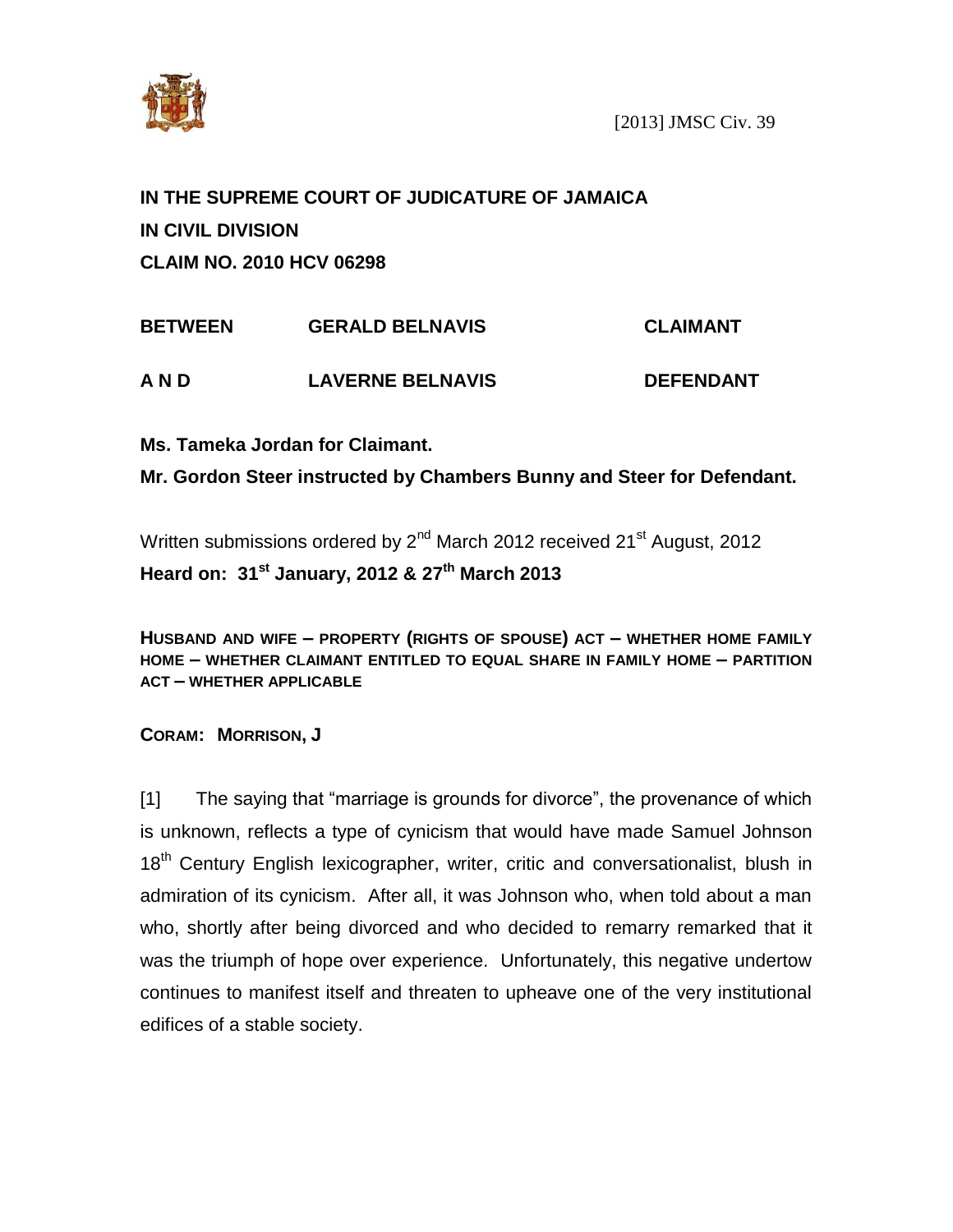$\lceil 2 \rceil$  In the case at bar the parties were married on the 24<sup>th</sup> November 1996. The union produced one child, Leya Belnavis, who was born on the 22<sup>nd</sup> dav of September 1997.

[3] However, the hallowed hymeneal bond was severed as on  $3<sup>rd</sup>$  September 2010, the court granted to the claimant a Decree Absolute.

[4] Following closely on the heels of the dissolution of their union, the claimant, by way of a Fixed Date Claim Form, filed on  $17<sup>th</sup>$  October, 2010, sought the following orders:-

- (a) A declaration that both parties are entitled to equal shares of property at 3 Hall Crescent, Kingston 8, St. Andrew.
- (b) That the said property be appraised, sold and the proceeds of sale divided equally between the parties pursuant to section 3 of the Partitions Act; and
- (c) That he be credited half of the mortgage paid by him from the date of separation until the order is granted.

### **SUBMISSIONS BY THE CLAIMANT**

[5] The cast of the submissions in argumentation resolves into asking and answering four questions:-

- 1. Whether or not 3 Hall Crescent was the family the family as defined by The Property (Rights of Spouses) Act?
- 2. Whether or not its sale is to be deferred?
- 3. Whether or not the claimant can unilaterally sever the joint tenancy and request a sale of the said property?
- 4. Whether or not the claimant is to be credited for his half of his mortgage payments?

[6] The Claimant answered all the above issues in the affirmative. A number of case law authorities in support were supplied, viz:-

a) **Narine Lewis v Anthony Lewis**, HCV 035544 of 2007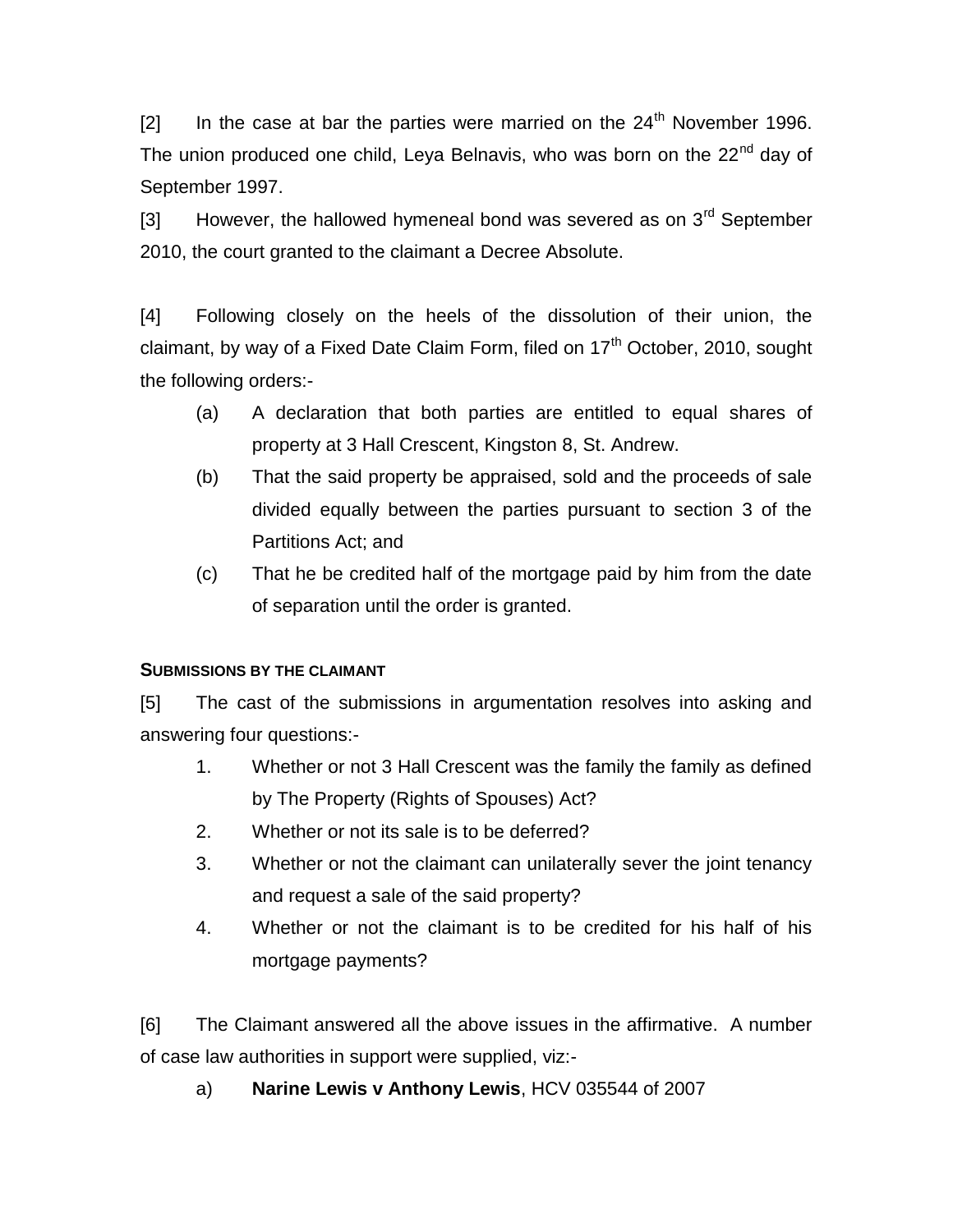- b) **Aubrey Forrest v Dorothy Forrest** (1995) 32 JLR 128
- c) **Gordon v Gordon** 26 JLR 359
- d) **Byall v Byall** (1942) 3 DLR 594
- e) **Hawksley v May and Others** (1955) 3 All ER 353
- f) **Re Draper's Conveyance; Nihan v Porter and Another** (1967) 3 All ER 853
- g) **Leake v Bruzzi** (1974) 2 All ER 1196
- h) **Burgess v Rawnesley** (1974) 3 All ER 142
- i) **Suttill v Graham** (1977) 3 All ER 1117
- j) **Dennis v McDonald** (1982) 1 All ER 590
- k) **Martin v Martin** 1 NZLR 97
- l) **Brenda Byford v David Butler** (2003) EWHC 1267 (Ch)

## **SUBMISSIONS BY THE DEFENDANT**

[7] With economy of effort the defendant presents five issues for resolution. They are:-

- i) Whether the property is family home
- ii) Whether the claimant is entitled to 50% interest in the property
- iii) Whether in the circumstances section 3 of the Partition Act entitles the claimant to seek an order for sale by the property
- iv) Whether the claimant is entitled to a refund of one half of the amount he contributed towards the mortgage payments.

[8] The defendant has answered all the issues which she has raised in the negative. The supplied list of authorities include:-

- a) **Kimber v Kimber [2000] 1 FLR**
- (b) **MInott v Minott [1991] 2 JLR, 466**
- (c) **Alva Melford Heron-Muir v. Maureen Veronica Heron-Muir [2004 FD 00144]**
- (d) **Dorothy Boswell v. Kenneth Boswell and Teino Bosell [2006 HCV02453]**
- (e) **Millicent Bowes v. Keith Taylor [2006 HCV 05107]**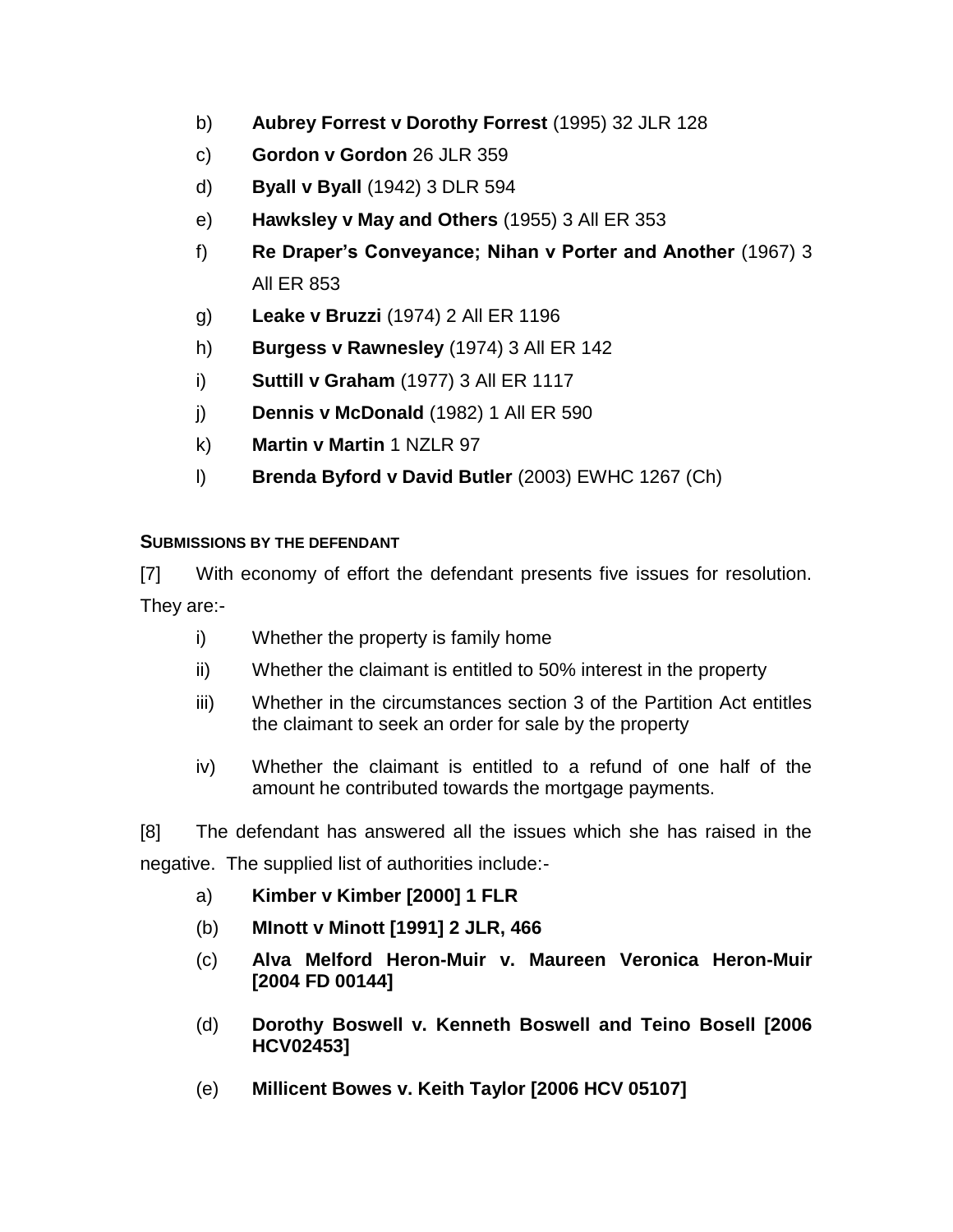## (f) **Paula Ann Sterling v. Wayne Sterling [2007 HCV 00069]**

Still, I have only to say I will not submit regard to all the cited cases. However, where appropriate, I will attempt to mine the relevant principles and then apply them to the relevant facts.

- [9] As I see them the issues for the Courts determination are:-
	- 1. When were the parties separated?
	- 2. Whether the Claimant made any contribution towards the acquisition of No. 3 Hall Crescent;
	- 3. Whether No. 3 Hall Crescent is in law to be regarded as the family home;
	- 4. If so regarded, what are the parties respective shares in it; and
	- 5. Whether the Partitions Act is of any applicability to the circumstances of this case.

[10] As will be gleaned from the posed questions the factual basis of the claim and its rebuttal are pivotal to its determination.

## **The Evidence**

[11] In support of his claim, Mr. Belnavis relied on two affidavits the first of which was filed on October 10, 2012 and the other was filed on September 14, 2011.

[12] The defendant did not sit by "like patience on a monument smiling at grief." She activated her response by way of the filing of an Affidavit dated June 10, 2011 and later another filed on December 2, 2011. Interestingly, the defendant invited this Court to say "should the Claimant b e given an interest in the house, that the sale be postponed until Leya attains the age of twenty-three years or she sooner starts to work and that a sum of \$8,000,000.00 be deducted from the proceeds of sale of the house towards her credit."

## **Gerald Belnavis**

[13] This Claimant who now resides in the United States of America depones that it was the defendant who had identified the subject property of 3 Hall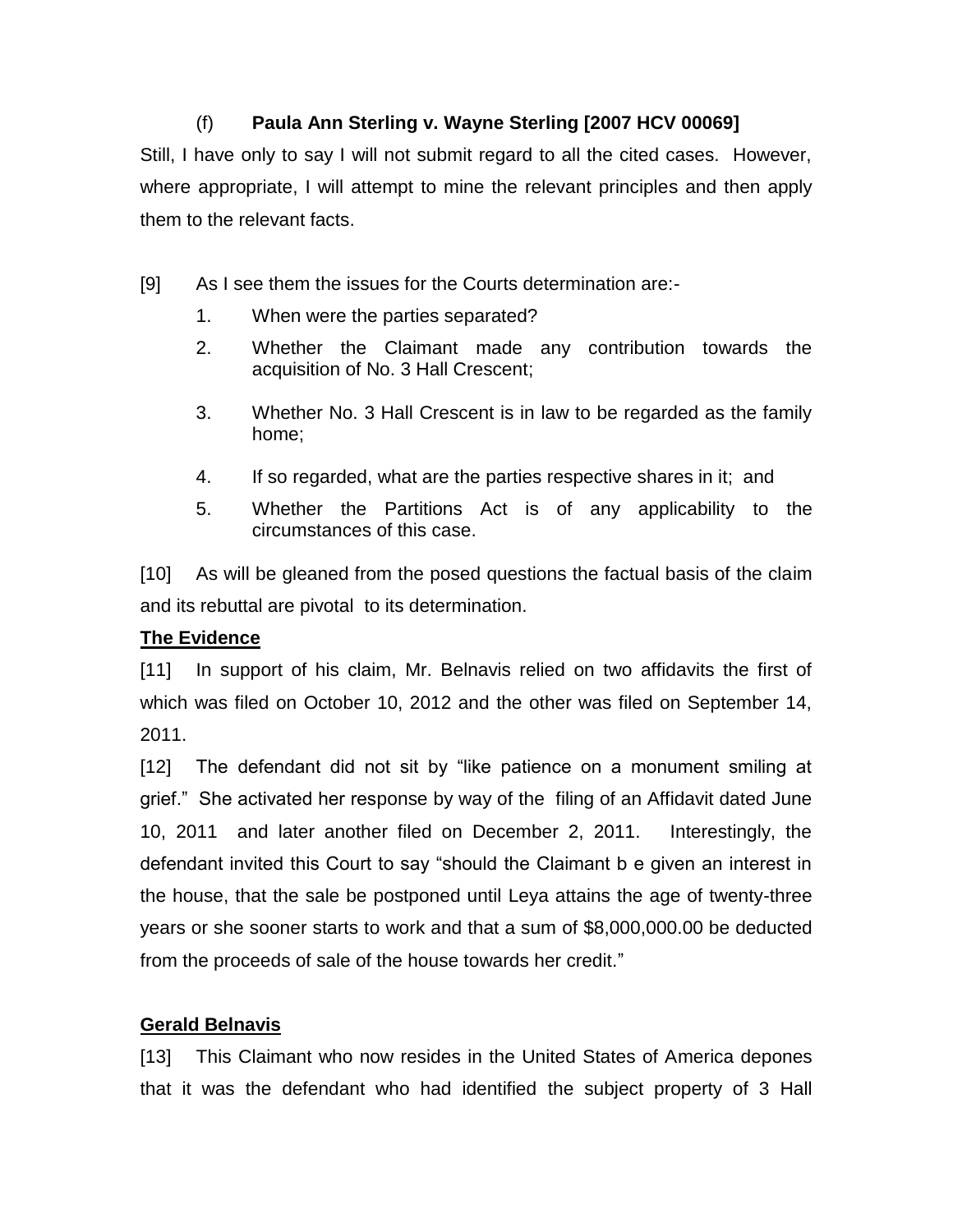Crescent, Kingston 8, St. Andrew and that on being taken to see it, "We decided to purchase the family home." Accordingly, they both provided the funds for the down-payment. He secured a loan from Jamaica National Building Society (JNBS) for \$3,200,000.000 and together they secured \$1,000,000.000 each from the National Housing Trust (NHT). Both sums of money, he avers, were used to pay the balance of the purchase price.

[14] There was apparent conjugal congress, he contends, until November 2004 when the parties separated. However, the Claimant recanted this date of separation. This came on his being cross-examined. He asserts that they had in fact separated in the year 2008. The difference in the dates of separation came about, he explained, and which the court accepts, as a result of a misconception on his part of the technical meaning of the forensic word, 'separation'. During the period of their separation the parties experienced communication problems so much so that conjugal felicity ceased. Thereafter, the modus vivendi of separate households was established.

[15] In the period prior to their separation this deponent maintains that he alone paid the monthly mortgage on the family home, that is to say, \$50,000.00 to JNBS and \$24,000.00 to the NHT. In the course of those happier days he paid all the school fees of Leya, contributed towards food, utilities and other household expenses and undertook several renovative efforts to the family home at his expense.

[16] Included in these achievements were the painting and tiling of the house on the occasion of their moving in; repairs to the roof and remodelling of the bedroom. The total expenditure borne by him amounted to \$680,000.00.

[17] Indeed, says he, after their separation, he continued to pay \$62,000.00 towards the mortgage for over (6) years "until recently" when his business operations folded. This was in 2009. Since that time he has been languishing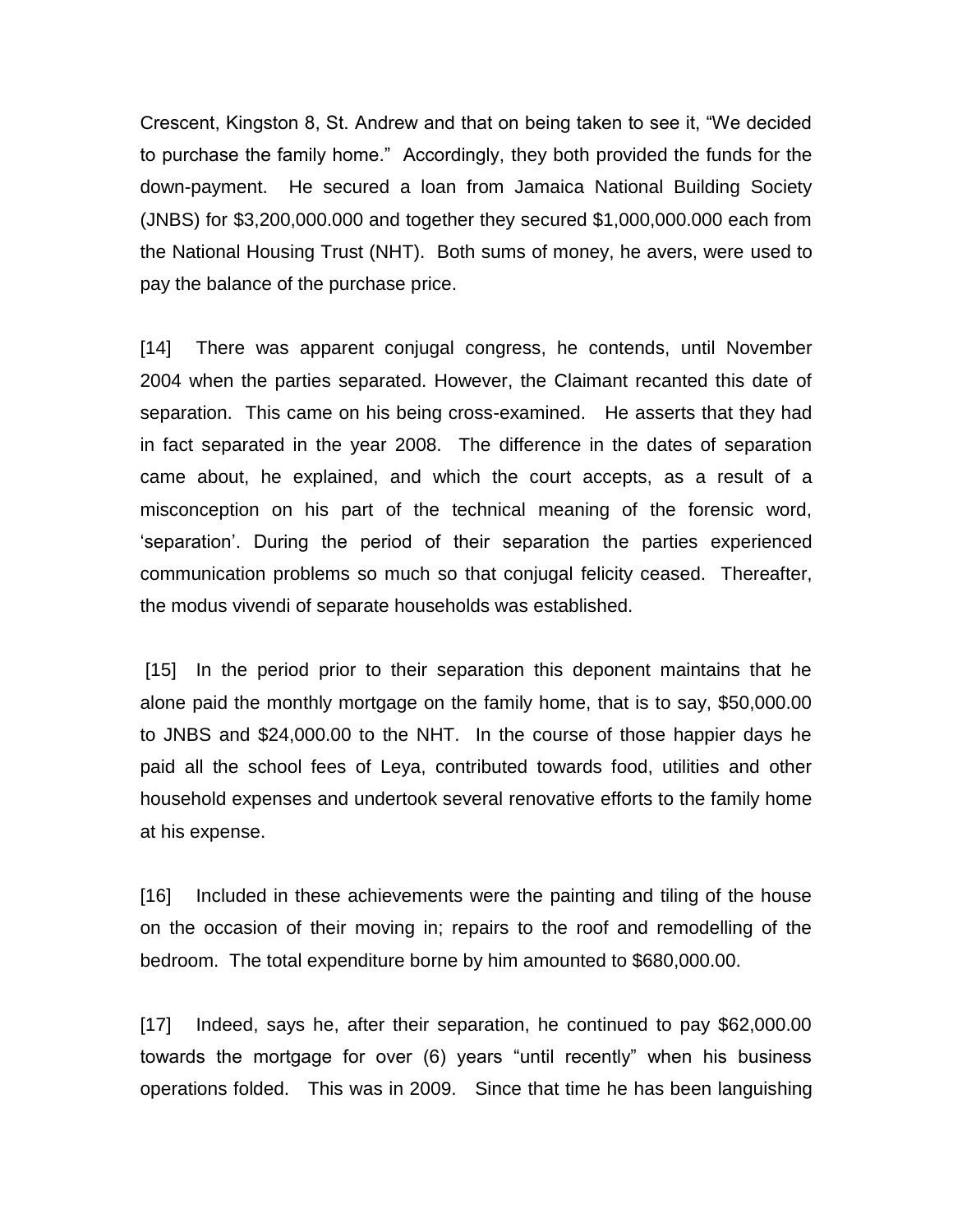in the jobless market place. Even so, as he continued to pay the mortgage installments for the family home, the defendant as between them, continued to enjoy the singular pleasure of their joint four bedroom acquisition.

#### **Laverne Belnavis**

[18] Having read the affidavit of her erstwhile husband the defendant sought to establish some distance between the Claimant's contentions and her own declarations. She rather defiantly asserts that, "I saw the property and insisted that I wanted to purchase somewhere of my own." Formerly, they had been living in rented premises at Manor Park and were asked to quit that arrangement. She had owned property at Oakland Court St. Andrew.

[19] She had owned property at Oakland Court St. Andrew which she sold in June 2003 and from which she obtained the sum of \$2,612,216.00 She attached documentary proof in support. An amount representing \$1,442,250.00 which was deducted from the proceeds of sale of the Oakland Court apartment was used to pay down as the deposit on 3 Hall Crescent. She categorically refuted the Claimant's assertion that it was through their joint efforts that the down payment was realized.

[20] "It is therefore not true to say that he contributed any money towards the deposit," she protests. Rather, she says, the deposit sum was the result of her sole enterprise and industry. However, she admitted that they both borrowed the mortgage sums, adverted to from JNBS and the NHT and that in so doing and taking the deposit into consideration, there emerged a shortfall of \$2,754,050.00, according to a Statement of Account dated September 15, 2003. Again, she attached documentary proof in support.

[21] To address that shortfall she recruited and got the assistance of a loan from her uncle in tandem with the balance of the proceeds of sale of the Oakland apartment. She was able to meet the outstanding sum. No proof for that avuncular transaction was forthcoming. Having thus fulfilled their obligations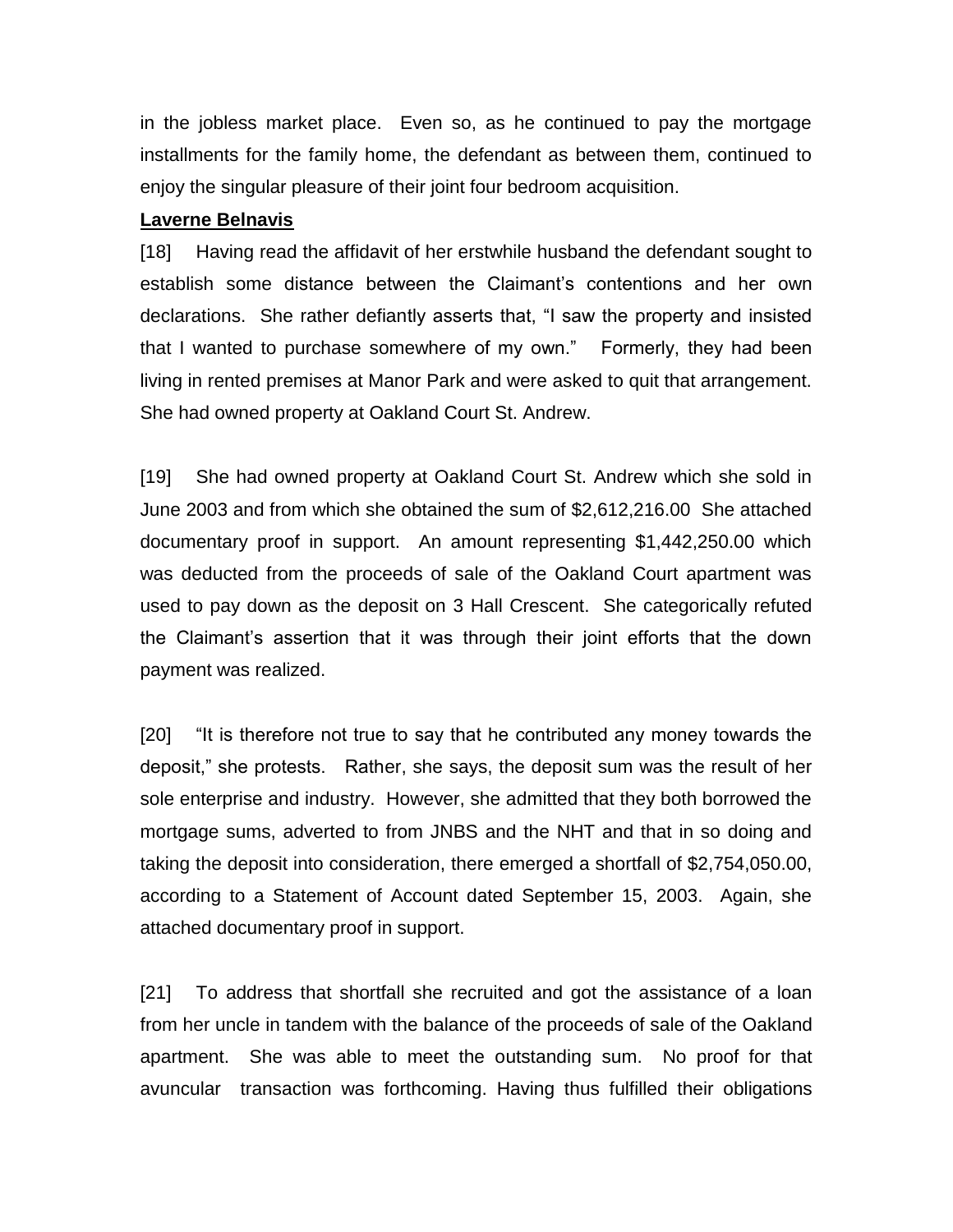pursuant to the purchase of 3 Hall Crescent, they were both put in possession in December 2003 but had separated, "one year prior to possession" with the Claimant occupying one bedroom and she another.

[22] There were further dissents from the assertions of the Claimant. First, "the Claimant only paid two out of the three mortgages on the house", she declares. She insisted that she paid the sum of \$11,000.00 per month on the mortgage to the NHT by way of salary deductions.

[23] Excepting for the mortgages which she granted as duly paid by the Claimant and of him paying the school fees of Leya, all other household expenses were borne by her.

[24] Second, that all the expenses of \$2,700,000.00 for repairs and painting that were done to 3 Hall Crescent were met by her, excepting the cost of repairs to the roof.

[25] Of the \$151,700.00 incurred as the living expense of Leya since 2004 the Claimant failed to yield his palm. In fact, she avers that the Claimant stopped contributing to the mortgage payments from July 2009 whereupon she has been paying all three mortgages since.

[26] To the above (36) paragraph affidavit Mr. Belnavis was defiant in refuting the several assertions of Mrs. Belnavis. He had wired US \$12,374.39 to JNBS in respect of the shortfall referred to; he paid two sums of money to attorney-at-law Ms. Debra McDonald and for which receipts were issued; he denied the assertion by the defendant about being separated one year prior to the parties being given possession of 2 Hall Crescent; that given the ebb and flow of accord between them, "we were occupying separate bedrooms at the time … whenever we had a fuss and we did return to the same bedroom once these differences were resolved but never stopped living as husband and wife"; that he did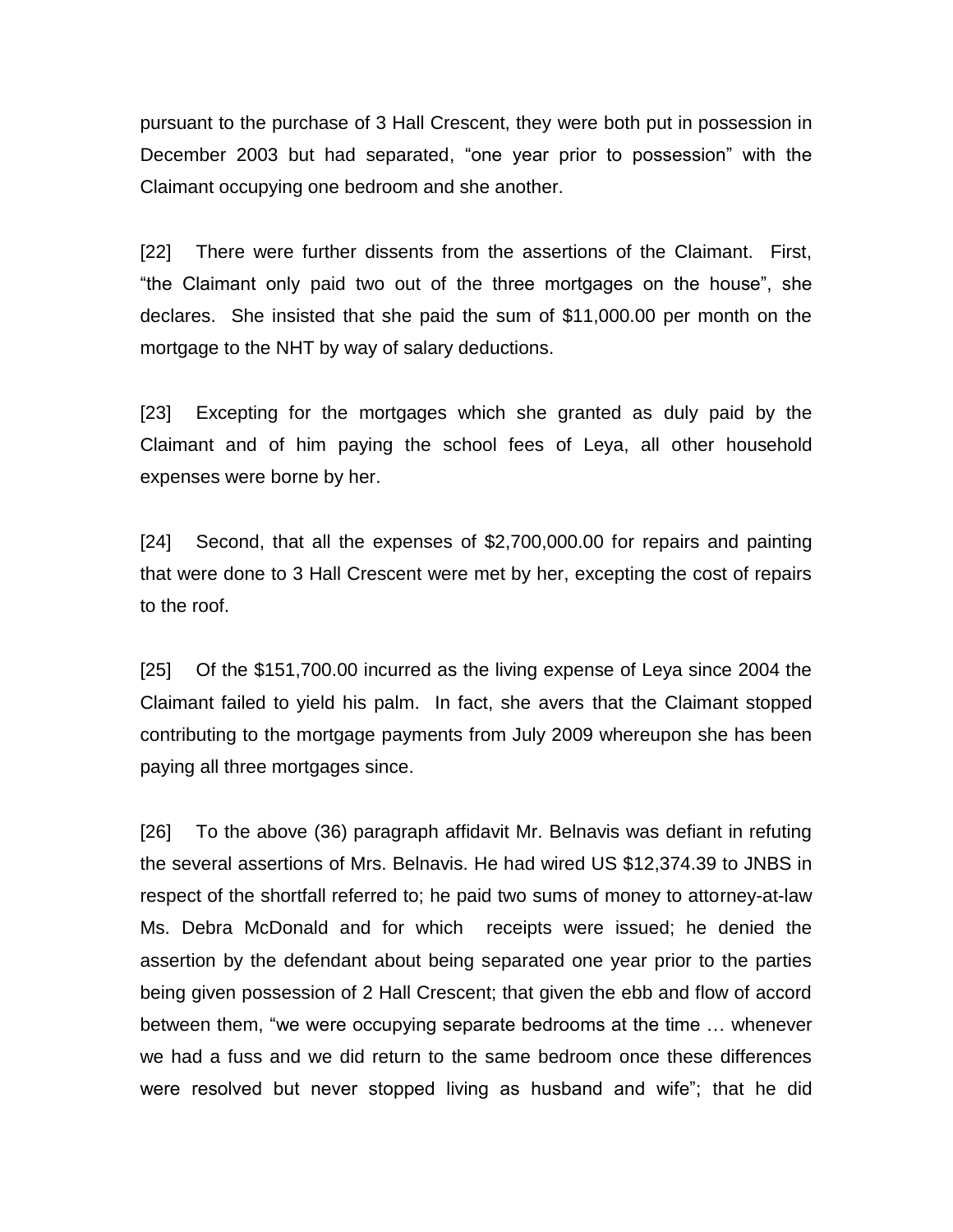contribute towards food as well as occasionally paying the electricity bill, paying the gardener, cable and various workmen such as plumbers and electricians as the need arose"; that he assisted with Leya's personal expenses including school fees, health insurance, transportation costs and her personal necessities. In short, he maintained his child.

#### **Evaluation of the Evidence**

[27] I find the defendant to be untrustworthy and unreliable. It seems to me that in an effort to project her claim and to rebut that of the Claimant's the Defendant engaged in delivering either half-truths or was solicitous of downright factual inaccuracies. In fact one may characterize her evidence, as I now do, as an attempt at truth obfuscation. Contrarily, the evidence of the Claimant carries upon its face the highest certificate of truth. It will suffice to say, therefore, where there is conflict on the evidence between them, and there are, and they are not of insignificant import, I prefer the evidence of the Claimant to that of the defendant. I go further in saying that I was unimpressed with the demeanour of the defendant if only because, but not restricted to, her hesitancy in answering questions in cross-examination, her vacillation and her self-betrayal as is exemplified by exhibit 3.

[28] It is clear as crystal that the Claimant made a significant down payment together with that made by the defendant in order to secure the lot at 3 Hall Crescent and that the parties did not separate until 2008.

[29] The labored attempts by the Defendant to subvert stark facts in maintaining that 3 Hall Crescent should not be regarded as the family home is uncompelling. The reasons as advanced by the Defendant flatly failed to scintillate and are not in concert with the evidence.

[30] I cannot bring myself to accept that they both liquidated fixed assets, pooled their individual resources while being married at that, if it was not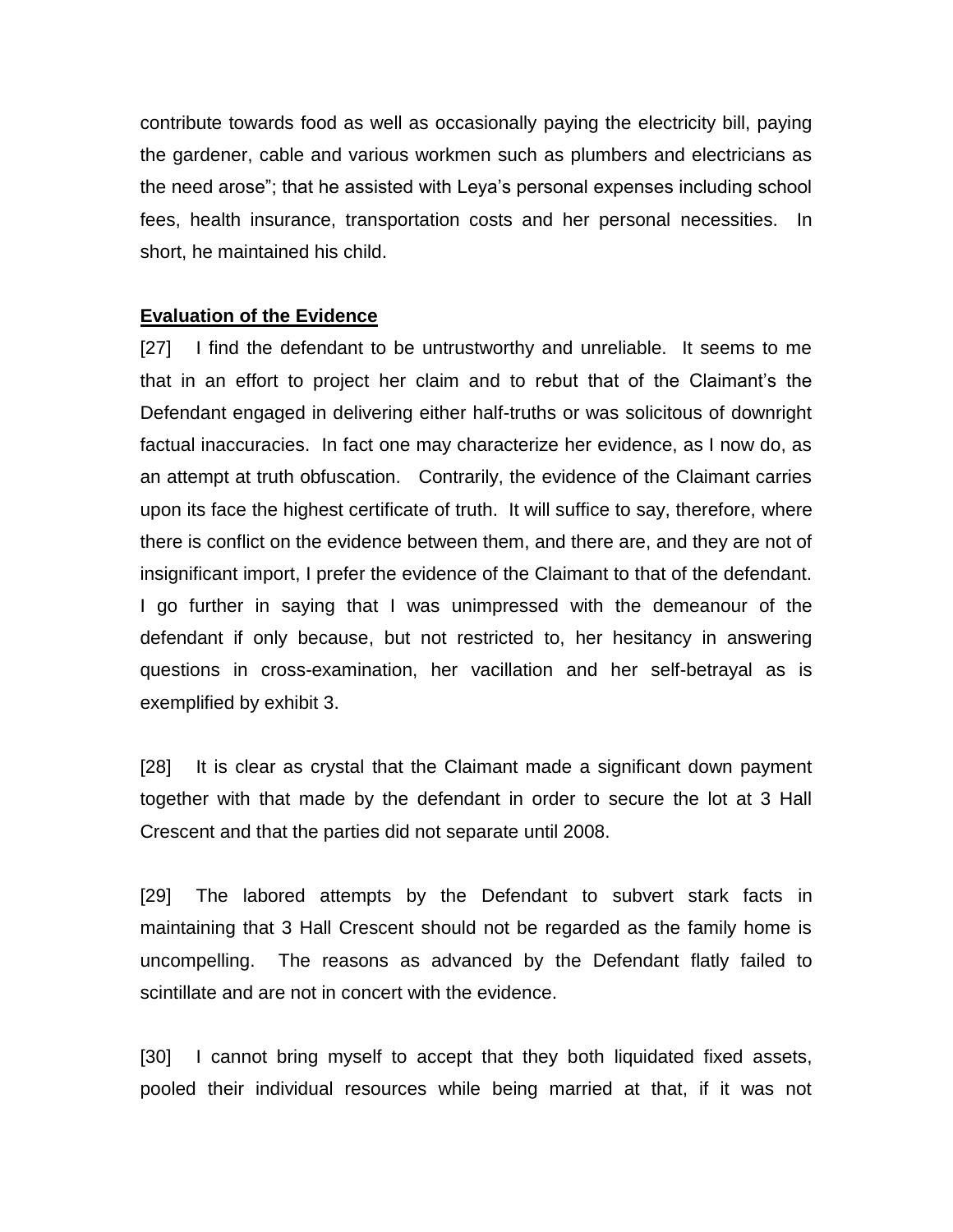intended that the down payment on 3 Hall Crescent was not be taken as a deposit on the family home.

[31] Paragraph 9 of the defendant's affidavit unmasks and sets at defiance the likelihood of the defendant's assertion which is at variance with that at paragraph 4 of her said affidavit. That by itself, I daresay, summons the willing suspension of disbelief. As to the assertion by the defendant that the claimant did not contribute to the maintenance of the household I am restrained in saying that it is palpably untrue. When one looks at the monthly expenditure on Leya, let alone that of Leya and herself, it defies arithmetical calculus how she was able to do so on a monthly shoestring salary of \$49,000.00. Even more incredulous is the assertion by the defendant that she spent \$2,710,000.00 on improvements of the home. On what demonstrable basis was this achieved?

[32] I feel obliged to say, at this juncture, that to highlight the instances of the defendant's lack of veracity would only serve to superadd to an already unreliable and unredeemed view of her credibility.

[33] Despite all that I am persuaded to invite attention to the following:

From her affidavit the defendant asserts, at paragraph 7, that she received \$12,612,216.00 after all expenses were paid from the proceeds of sale of the Oakland apartment. Yet, at paragraph 8 she proclaims that "I did not receive the full amount as \$1,442,250.00 was paid out of the proceeds of sale as deposit on 3 Hall Crescent."

[34] What the annexure to the defendant's affidavit show that is the Vendor's statement of account addressed to Mrs. Laverne Belnavis dated 13<sup>th</sup> June 2003, is that after the deposit of \$1,442,250.00 that was paid on 3 Hall Crescent the "Net proceeds due to you" was \$1,169,699.00. From the annexed "Purchasers" 'Statement of Account' addressed to Mr. and Mrs. Gerald Belnavis, dated 15<sup>th</sup>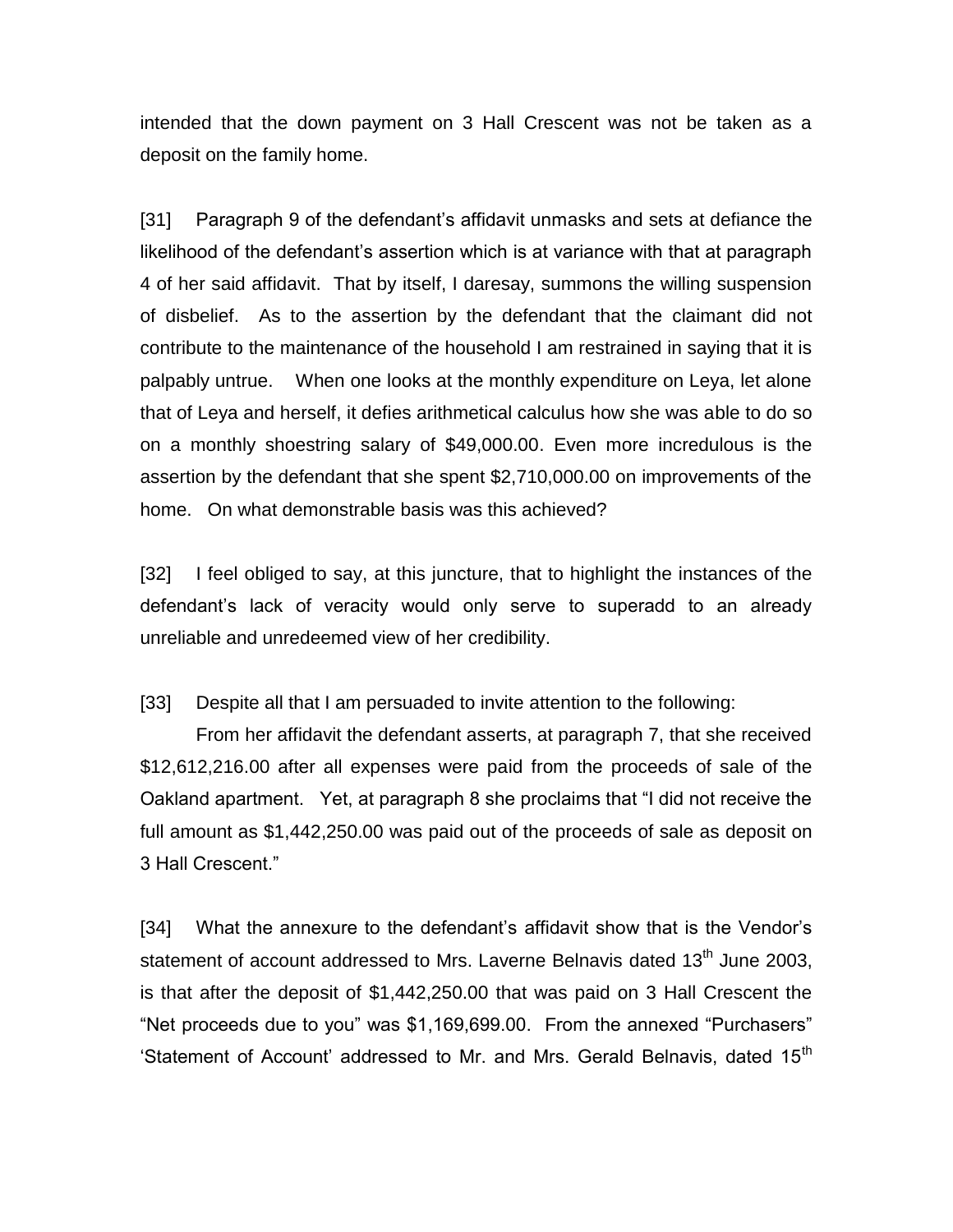September 2003, it shows that, as at that date, after taking into account the mortgage sums from JNBS and the NHT a sum of \$2,754,050.000 became due.

[35] She then glibly descants, at paragraph 11, that, "this shortfall was met by the balance of the proceeds of sale of my apartment and a loan from my uncle."

[36] Absolutely not one jot or tittle of documentary evidence in support was supplied in the like manner as regards the supplied statements of accounts earlier adverted to.

[37] In contrast, the Claimant repudiated paragraph 11 of the defendant's affidavit: he had wired US\$12,374.39 from his account in the United States of America to JNBS in Jamaica. This sum represented the proceeds of sale of property in Florida that the owned. At paragraph 6 of his affidavit he declares, "I personally delivered the funds to the offices of Debra McDonald the attorney-atlaw who was handling the purchase of 3 Hall Crescent". In proof of his contention, documentary support was annexed to his affidavit. What the annexures show is that on September 24, 2003 a sum representing \$1,841,741.61 was paid by Gerald Belnavis as final payment of purchase 3 Hall Crescent to the office of Debra E. McDonald, attorney-at-law for the Purchasers, Mr. And Mrs. Gerald Belnavis; \$870,000.00 on the said day and \$42,320.00.00 on the same day to the said attorney-at-law totaling \$2,754.061.61 which is approximate to the sum due as per Purchasers' Statement of Account as supplied by the said attorney-at-law (See annexure).

[38] From the evaluation of the affidavit evidence overleaf it is a fact without a shadow of turning, that No. 3 Hall Crescent was indeed the family home. I need only refer to Exhibit 3 to show that the Defendant was duplicitous in proclaiming that it was not. Exhibit 3 is a self-revealing letter, dated September 22, 2009, and addressed to Mrs. D. Bailey of Jamaica National Building Society under the signature of Laverne Belnavis This I think is the Rosetta Stone which serves to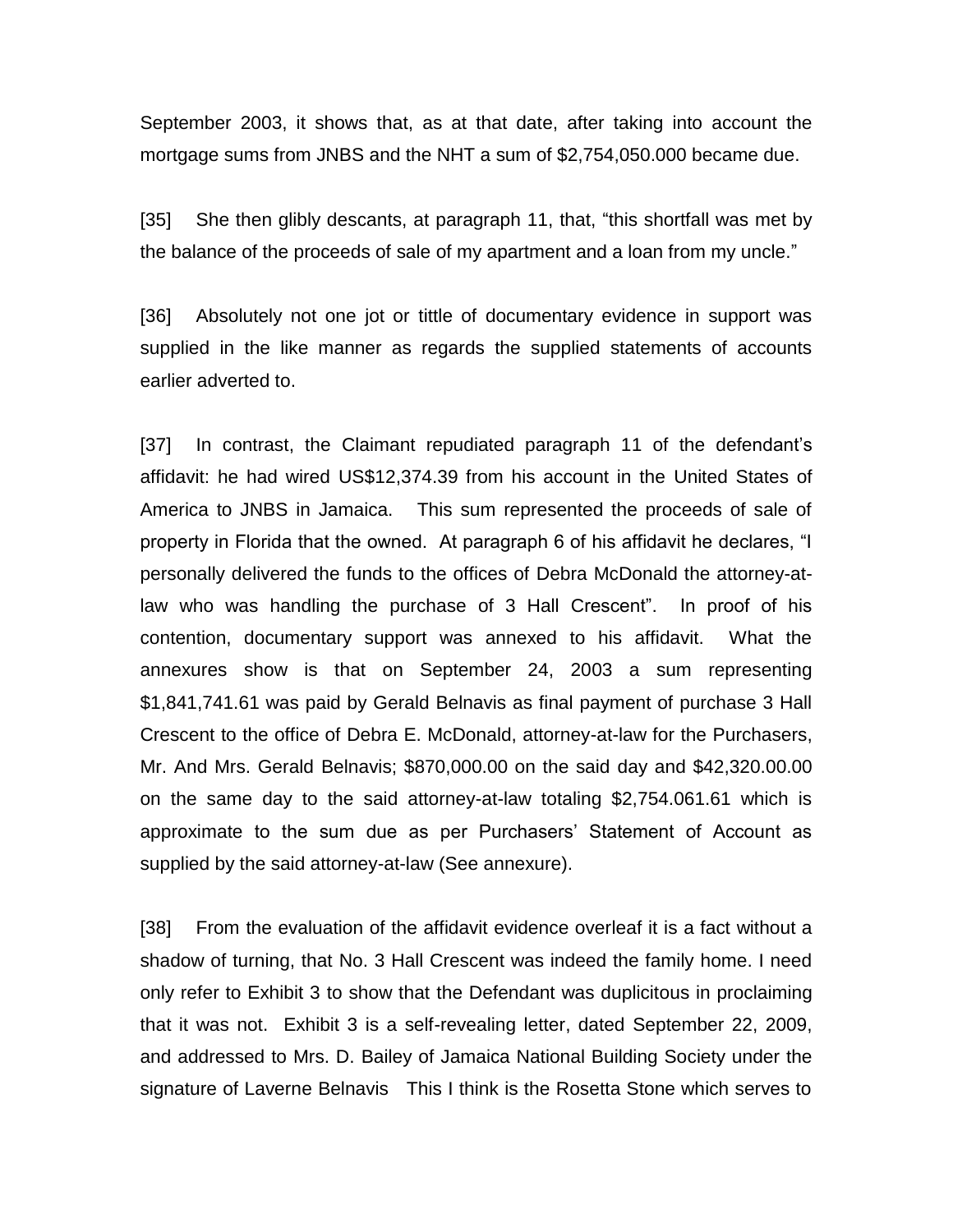answer the main points in dispute. In this letter the defendant's concern with the mortgage account had to do with the Claimant's failure to service it.

The relevant part of the letter reads:

"Earlier this year, my husband and I separated. We are currently in the process of divorcing. While married, our arrangement was that he paid the mortgage while I paid the other bills. It was not until I received the late notice that I learned that he had not been paying the mortgage. I have advised my attorney who has subsequently written to his attorney."

[39] On that seemingly overlooked excerpt was the defendant's defiance set at nought. That being the case I need only add that the defendant cannot approbate and reprobate at the same time. Her letter to JNBS lays bare her purblind attempt to deceive the court what with her reliance on pivotal and factual inaccuracies in deflection of the Claimant's case.

### **The Law**

[40] Issues #1 and #2 have both been factually determined in favour of the Claimant. That being the case I now cast attention upon the third and fourth issues as formulated.

### **Issues #3 and 4**

[41] In answering these conflated issues, recourse to the Property (Rights of Spouses) Act commends and commands scrutiny.

[42] According to Section 2 of the referenced Act, "family home" means "the dwelling house that is wholly owned by either or both of the spouses and used habitually or from time to time by the spouse, as the only or principal family residence together with any land, buildings or improvements appurtenant to such dwelling house and used wholly or mainly for the purposes of the household……"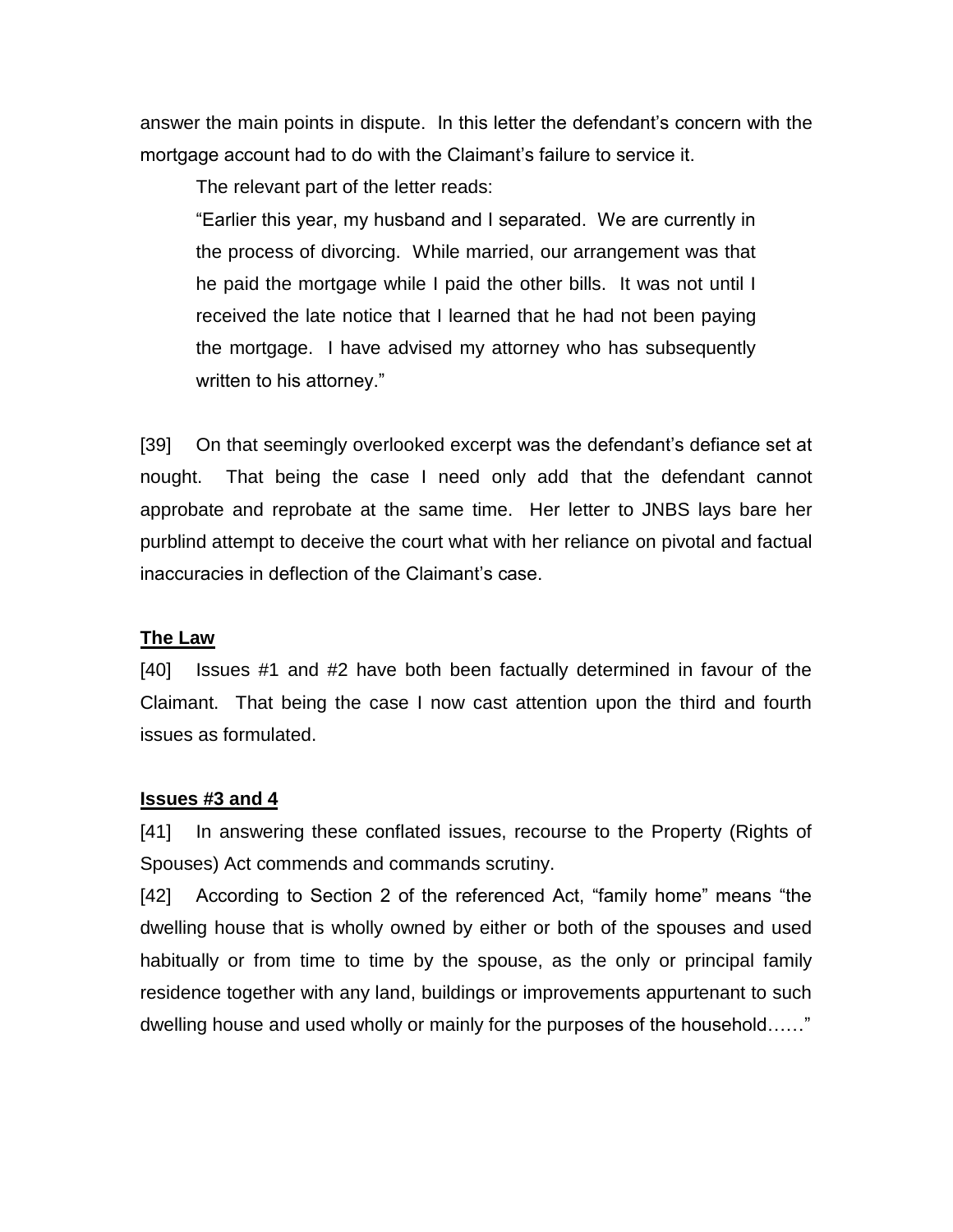[43] Section 6, supra, states that each spouse shall be entitled to one half share of the family home, where relevant, that is, on the grant of a decree of dissolution of a marriage or the termination of cohabitation and where a husband and wife have separated and there is no likelihood of reconciliation.

[44] However, despite the strictures sketched above the court is empowered to vary the equal share rule if it is of the opinion that it would be unreasonable or unjust for each spouse to be entitled to one half the family home: See Section 7 of the Act, supra.

[45] What factors ought then to trump the equal share rule? Again, Section 7 supplies the answers. They are:-

- a. That the family home was inherited by one spouse
- b. That the family home was already owned by one spouse a the time of marriage or the beginning of cohabitation
- c. That the marriage is a short duration.

In passing, Section 13 of the Act, addresses the time when an application is to be made to the Court for the division of the property in dispute. This occurs on the grant of a decree of dissolution of a marriage or termination of cohabitation or where a husband and wife have separated and there is no reasonable likelihood of reconciliation.

Any such application shall be made within twelve months of the dissolution of the marriage, termination of cohabitation or separation.

[46] Mr. Steer in his written submissions to the Court asserts that the Court has no power under the property (Rights of Spouses) Act to determine the value and shares of persons separated prior to the acquisition of property and that the Partitions Act cannot apply as the Court has been asked to declare the interest of the parties in the property.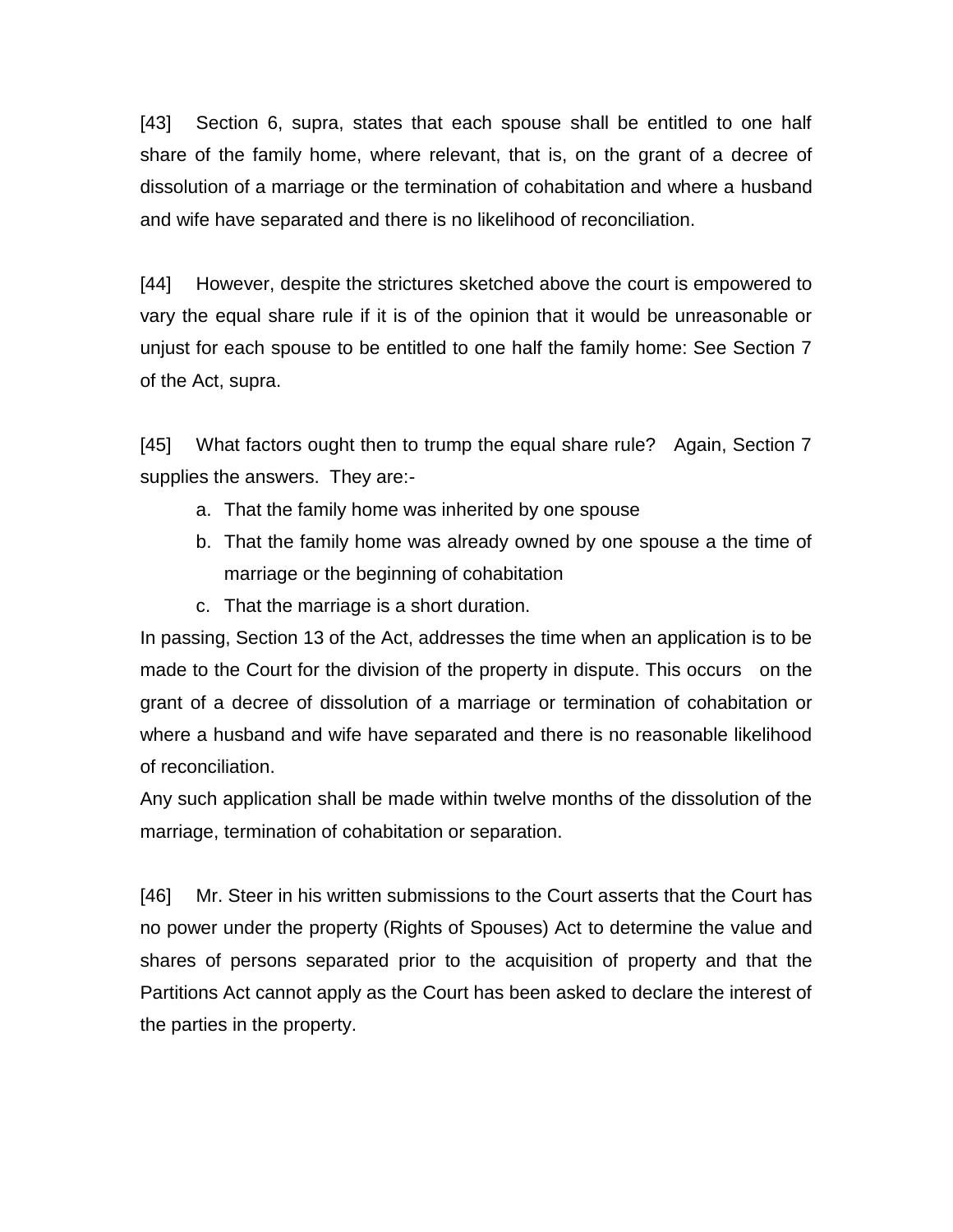[47] From my findings of fact, since the acquisition of the property was not anterior to the parties' separation, it then follows that the Court has to determine the value and shares of the parties' interest in the family home. That I have already done. The authority of *Paula Ann Tracy Sterling v. Wayne Fabian*  **Sterling, supra,** cannot avail the defendant, it being distinguishable from the case at bar on its peculiar facts.

#### **Issue #5**

[48] This issue subsumes the questions as posed by the Claimant, that is, whether or not the Claimant can unilaterally sever the joint tenancy and request a sale of the said property and, whether or not the sale of the said property is to be deferred. The answer to this issue is resolved by looking to see whether the Partitions Act is applicable.

[49] I agree with the submission of counsel for the claimant that in engaging this issue one looks to see whether or not the Court can have recourse to separate legislation. In **Paul Campbell v Dihann Campbell** SC 2000/E 528 Brooks, J, as he then was stated: "It cannot be that this court is hamstrung in fulfilling its mandate because of the heading which the applicant chooses to use in filing his or her claim." He dilated by drawing on the words of Forte, JA in **Goodinson v Goodinson,** SCCA 95/94 which in turn found its impetus on the words of Ormrod, LJ in **Ward v Ward and Green** (1980) 1 All.E.R. 176. In distillation it comes to this: what matters is whether the circumstances are such as to bring the case within one or other of those Acts which give the necessary power to the court to order the sale of the property.

From that unassailable authority it seems to me that the application of the Partitions Act to the facts of the current case is compellingly apposite.

[50] It is the law that one joint tenant can unilaterally sever a joint tenancy so long as the intention is conveyed to the other joint tenant. In **Re Draper's Conveyance; Nihan v Porter and Another** [1967] 3 All E.R. 853, is authority for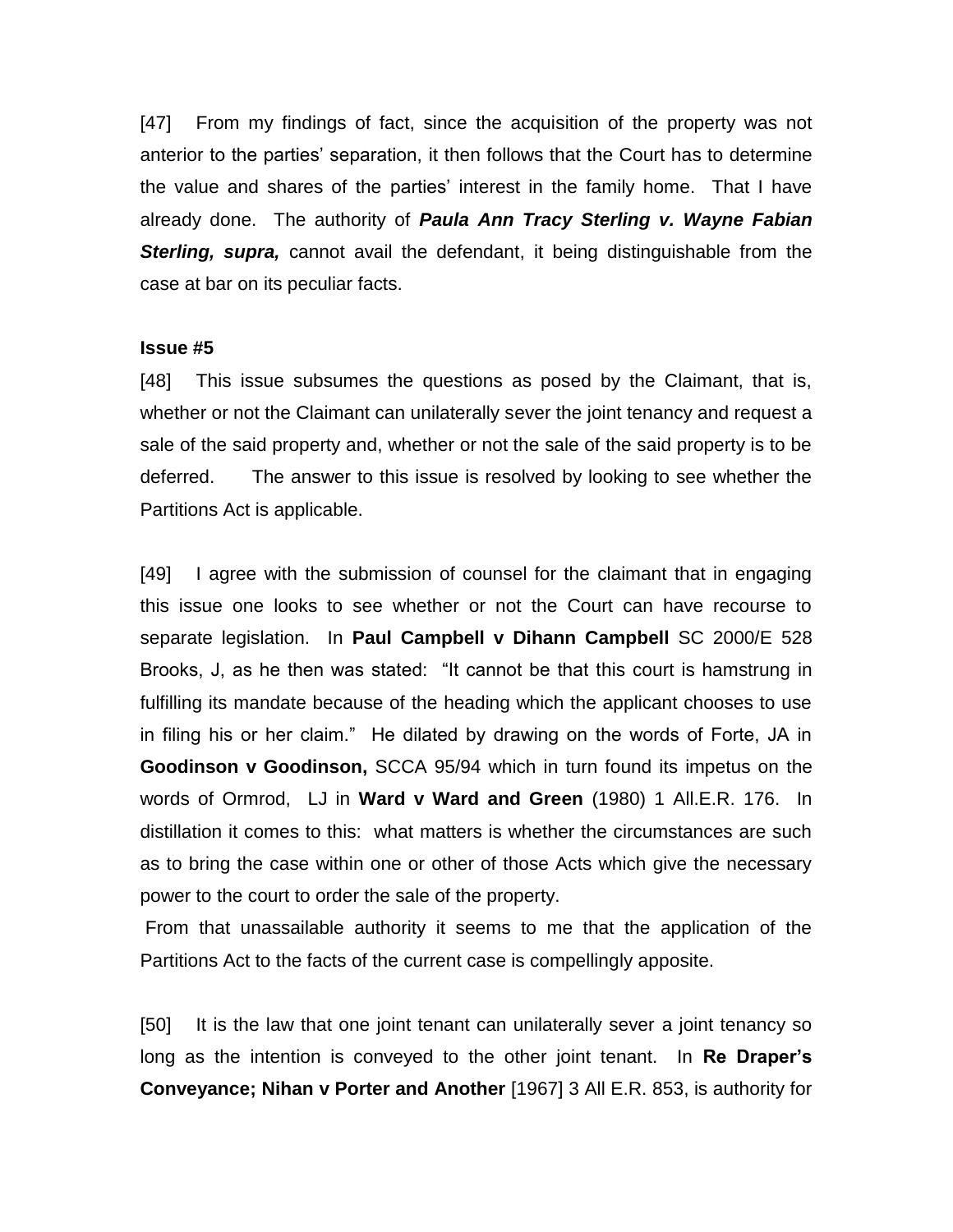the stated principle. The facts are as follows: dwelling-house was conveyed to a husband and wife in fee simple as joint tenants. The house formed their matrimonial house. Be it what it may, the wife obtained a decree absolute of divorce, however, she had applied by way of summons under the Married Women's Property Act, before the grant of the absolute, for an order that the dwelling-house to be sold and the proceeds of sale be distributed between her and her husband. On the subsequent death of her husband the question arose as to whether the husband's estate was entitled to half the net proceeds of sale of the dwelling-house on the basis that the joint tenancy had been severed in his lifetime.

[51] The court had little difficulty in pronouncing that the joint tenancy had been severed by the issue of the summons by the wife along with her affidavit in support thereof. In the course of his judgment, Plowman, J placed reliance on **Hawkesley v May** [1955] 3 All. E.R. 356 in which Havers,J said that a joint tenancy may be severed in three ways. First by an act by one of the joint tenants operating upon his or her share founded upon the liberty to dispose of that interest to sever from the joint fund. Second, it may be severed by mutual agreement. Third, it may be severed by any course of dealing sufficient to intimate that the interests of all were mutually tranted as constituting a tenancy in common.

[52] According to the Interpretation section of the Partitions Act, "an action for partition shall include an action for sale and distribution of the proceeds; and in an action for partition, it shall be sufficient to claim a sale and distribution of the proceeds and it shall not be necessary to claim a partition."

[53] Indeed, one of the orders sought by the Claimant in the instance case is that the said property be appraised, sold and the proceeds of sale divided equally between the parties pursuant to Section 3 of the Partitions Act.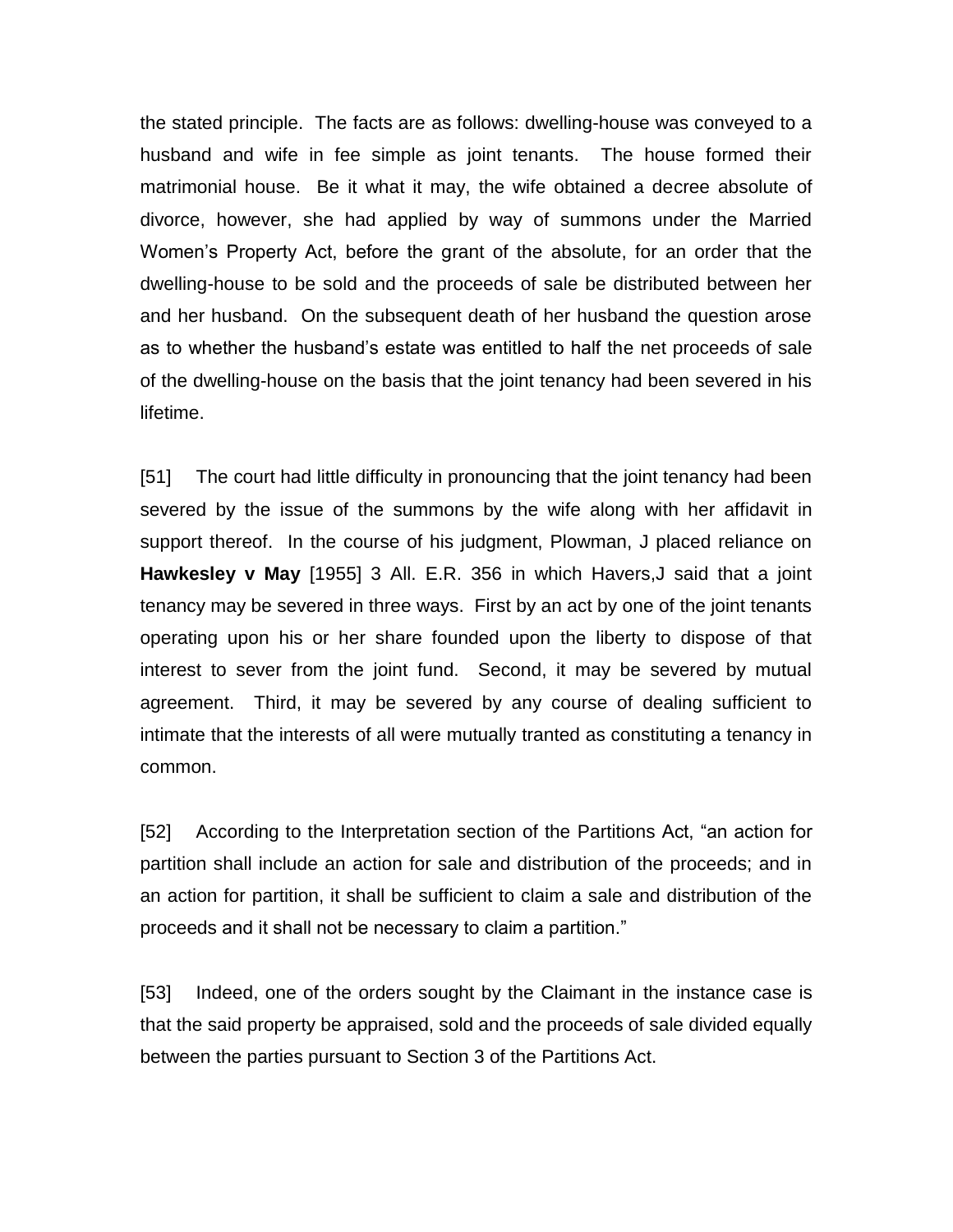[54] Mr. Steer, while maintaining the non-applicability of the Act to the facts of this case, suggest that, if the Court were to find in favour of the Claimant that he has a share in the family house, then the Court ought to postpone the sale of the house as to do so at this time would prove to be disruptive of the life of Leya. To dilate, the sale should be postponed until Leya attains the age of 23 years or she sooner starts to work.

[55] It is an obvious fact that Leya will attain adulthood on her eighteenth birthday, that is, on the 22<sup>nd</sup> September 2015.

It is trite law that a man is obliged to maintain his child until then. He may be required to continue doing so if after attaining adulthood, his child is pursuing tertiary level education. However, that fact does not appear to me to preclude the application of Section 23 of the Property (Rights of Spouses) Act. Act.

[56] Under Section 23(i) of the property (Rights of Spouses) Act, the Court is empowered to make "other orders." They are, inter alia:-

- a) for the sale of property or part thereof and for the division, vesting or settlement of the proceeds thereof;
- b) ….
- c) for the vesting of property or part thereof in either spouse
- d) for postponing the vesting of any share or part hereof in the property until such future sale contingent on such future happening as may be specified in the order
- e) for the partition or vesting of any property
- f) ………………
- g) ….
- h) ….
- i) for the payment of the sum of money by one spouse to the other
- j) …
- k) …
- l) …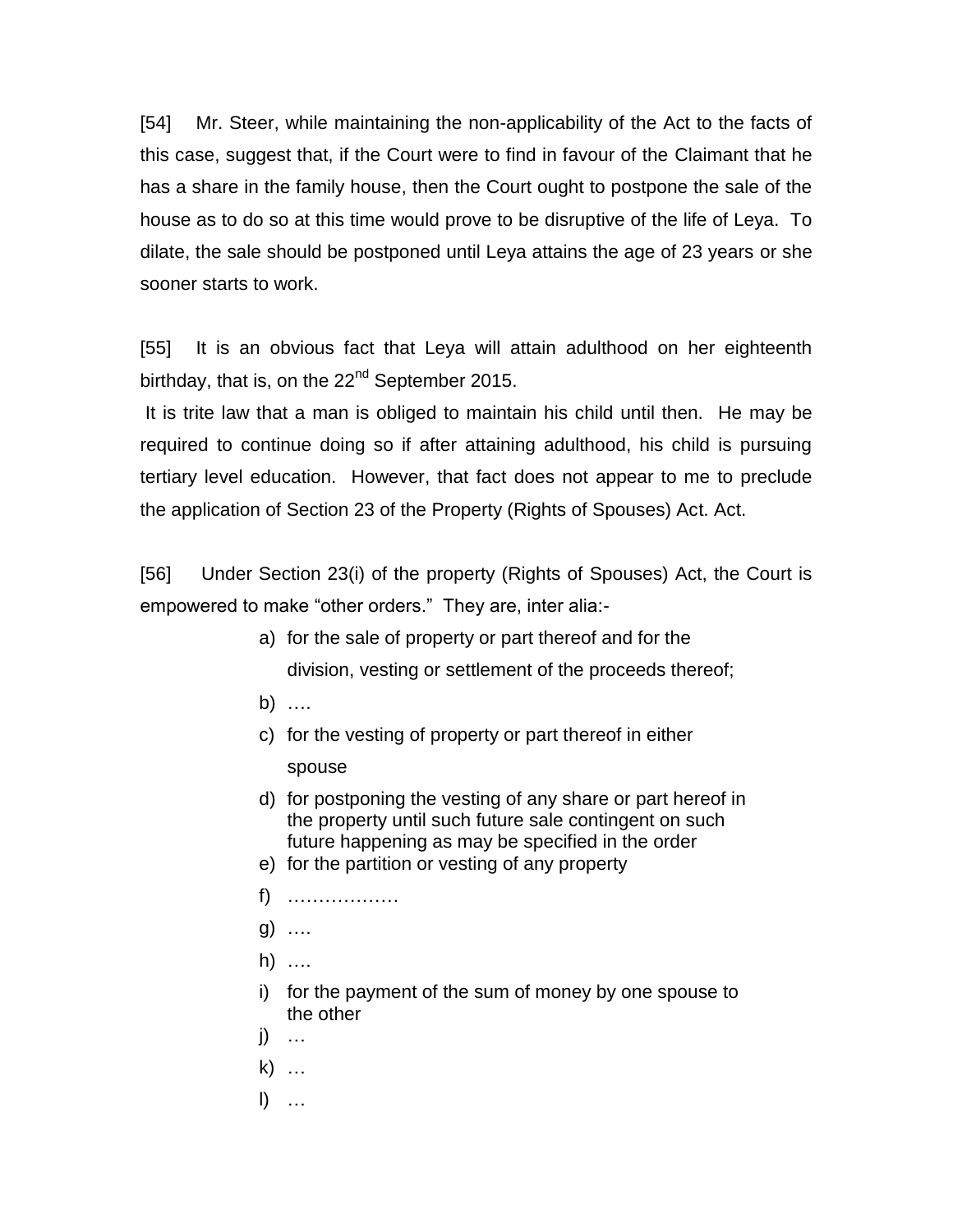m) … n) …

[57] Section 23 (2) states that "where the Court makes an order directing one spouse to pay to the other spouse a sum of money, the Court may direct that payment be a lump sum payment or by installments in such manner and subject to such conditions as the Court thinks fit."

[58] According to Section 23(3), "the Court may make an order granting to either spouse for such period and on such terms and conditions as it thinks fit, the right to personally occupy the family home ….", and Section 23 (4) grants that "the person in whose favour such an order is made under subsection 3, shall be entitled, to the exclusion of the other spouse, to personally occupy the family home…".

[59] As Section 23 contemplates 'partition' as one of a number of viable options open to the Court it seems to me that the Partitions Act is relevant and applicable.

According to Section 3 of the Partitions Act -

"In a suit of partition, where, if this Act had not been passed, a decree for partition might have been made, then if it appears to the Court that by reason of the nature of the property to which the suit relates, or by the number of parties interested or presumptively interested therein… a sale of the property and a distribution of the proceeds would be more beneficial for the parties interested that a division of the property between them or among them, the court may, if it thinks fit on the request of any of the parties interested and notwithstanding to the dissent or disability of any others of them, direct a sale of the property accordingly, and may give all necessary or proper consequential orders."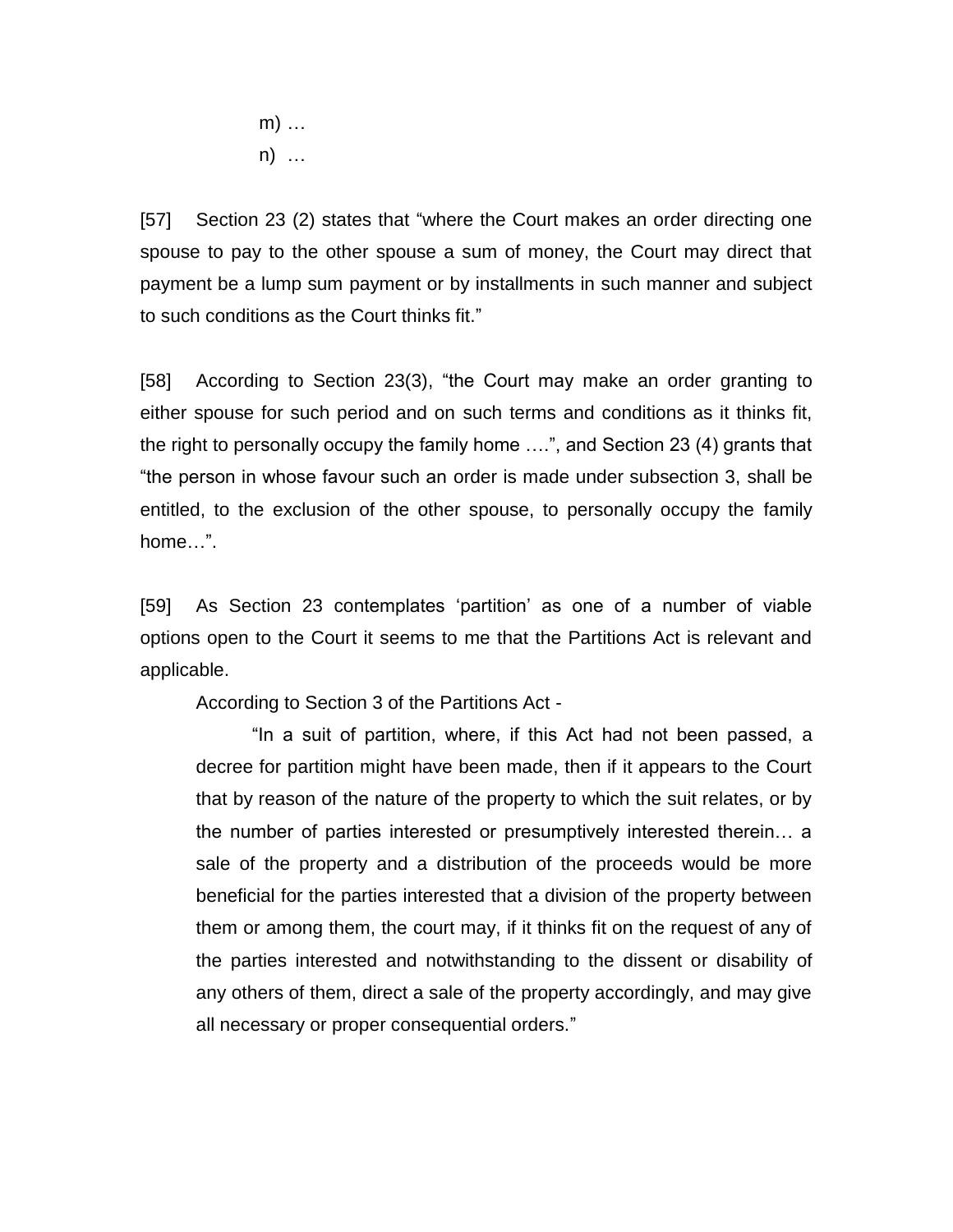[60] Clearly, then, Mr. Steer's submission that the Partitions Act does not apply to the facts of this case is not maintainable. The more urgent consideration is, ought the sale to be deferred for Leya's sake? What the court has to balance here are the interests of the child as opposed to the interest of the parent.

[61] For the defendant to say that Leya will be adversely affected should a sale of the questioned property be ordered is to state a conclusion without giving any basis for saying so. In any event, the matter of the maintenance of Leya, in my view should have been given separate consideration. As such it is a matter which commands attention.

It appears to me that by the use of the words, "The Court may, if it thinks fit", in Section 3 of the Act, incorporates the principle of discretion. However, the authority of *Byall v Byall [1942] 3 DLR 594,* from the Commonwealth Jurisdiction of Canada is strongly applicable in saying that a judgment of partition and sale is a matter of right and not dependent upon the discretion of the court. The facts of Byall in brief will suffice.

Mr. Byall filed a motion against his wife for partition or sale of a house and lot of which he and his wife were joint tenants. The property was acquired by the husband making the downpayment, with the balance purchase price secured by way of a mortgage. A deed to both husband and wife was taken. The husband paid the installments of principal out of his own pocket but when the mortgage was paid off the monies of both husband and wife were used.

For about three years they had neither cohabited nor spoken to each other with the wife failing to deliver on her conjugal expectations.

The husband, in those circumstances, became solicitous of partition or sale of the property suggesting that the time for doing so was propitious. The wife opposed the application on the ground that the court has discretion to refuse it and that, in the present state of housing asperities, the Court should not permit the husband to evict her from the common property.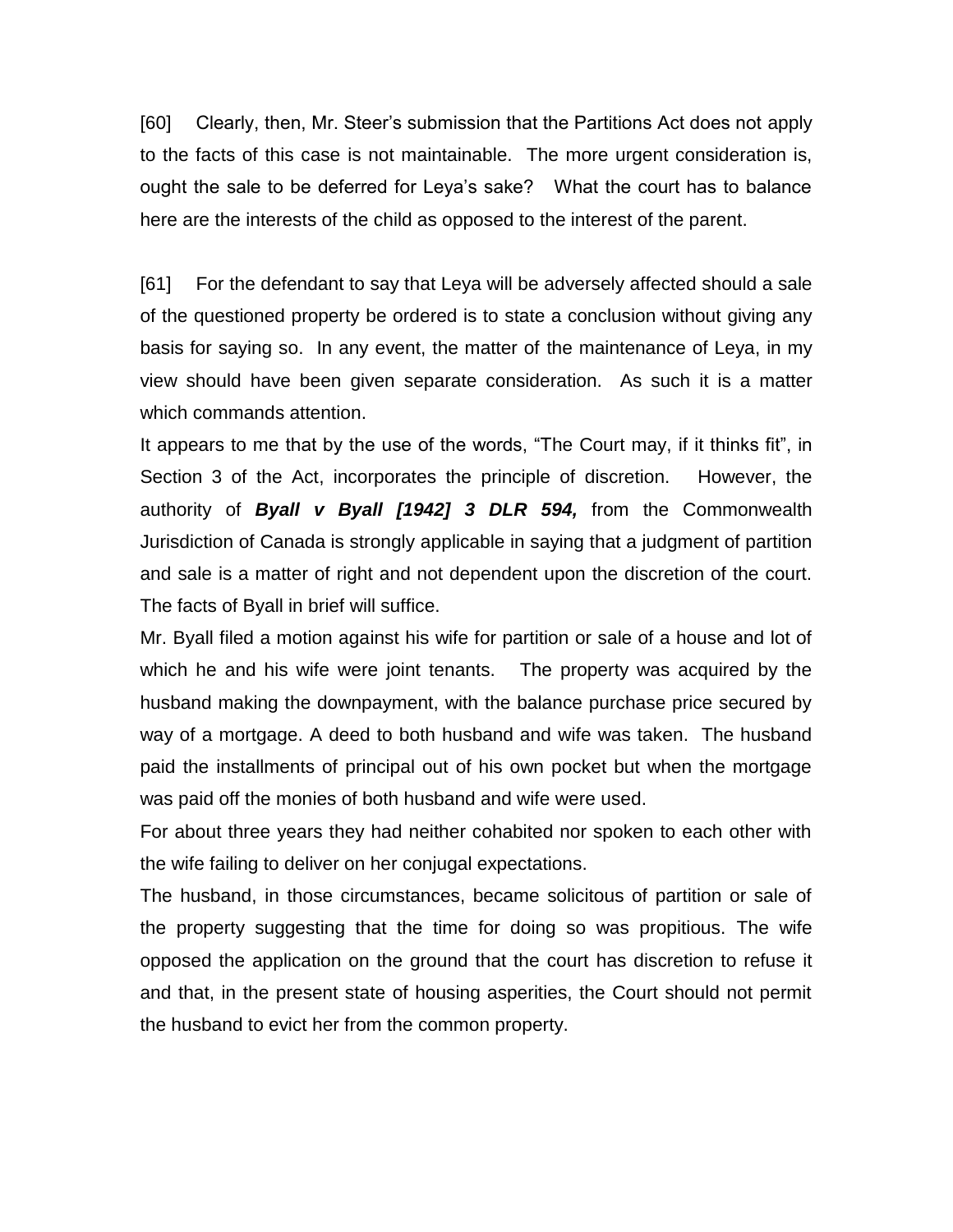[62] The operative rule of the Ontario Civil procedure rule – rule 615 (1) says:"An adult person entitled to compel partition of land or any estate or interest therein may, by originating notice… apply for partition or sale." The Partition Act of Ontario says in part that, "all joint tenants.. and all parties interested in, to or out of, any land in Ontario, may b e compelled to make or suffer partition or sale of the land…" Urquhart, J held that in an application by one or other of two joint tenants for partition on sale the Court ordinarily has no discretion under the Partitions Act but to make the order asked for, and this even though the joint tenants are husband and wife and the application is opposed by the wife.

[63] Indeed the facts and circumstances of that case is at some remove from the case under consideration. In the *Byall* case the judge said that were it a case of exercising his discretion he would have done so in favour of the husband as, first, it was largely, if not at all, the husband's money which was used to procure the house. Second, the wife had ceased to perform her conjugal duties. Third, the wife was well off and her requirements were not as such so as to put her in need. Further, the parties had no children.

[64] The present scenario is somewhat different. Tender-aged Leya makes a great deal of difference. In fact, the Claimant has stopped paying the mortgage since 2009, he having fallen on hard times. However, based on paragraphs 27 – 30 of his  $9<sup>th</sup>$  September 2011 affidavit, which has not been refuted, it seems to me even at this stage that I have to decide whether, in view of S. 23(1)(d) of the Property Right of Spouses Act, this Court should postpone the vesting of any share or part in the property to the detriment and financial hurt of the Claimant.

[65] I answer the above by saying I have not been given the requisite expert assistance as to how this will adversely impact Leya. The defendant has merely stated an unsupported conclusion.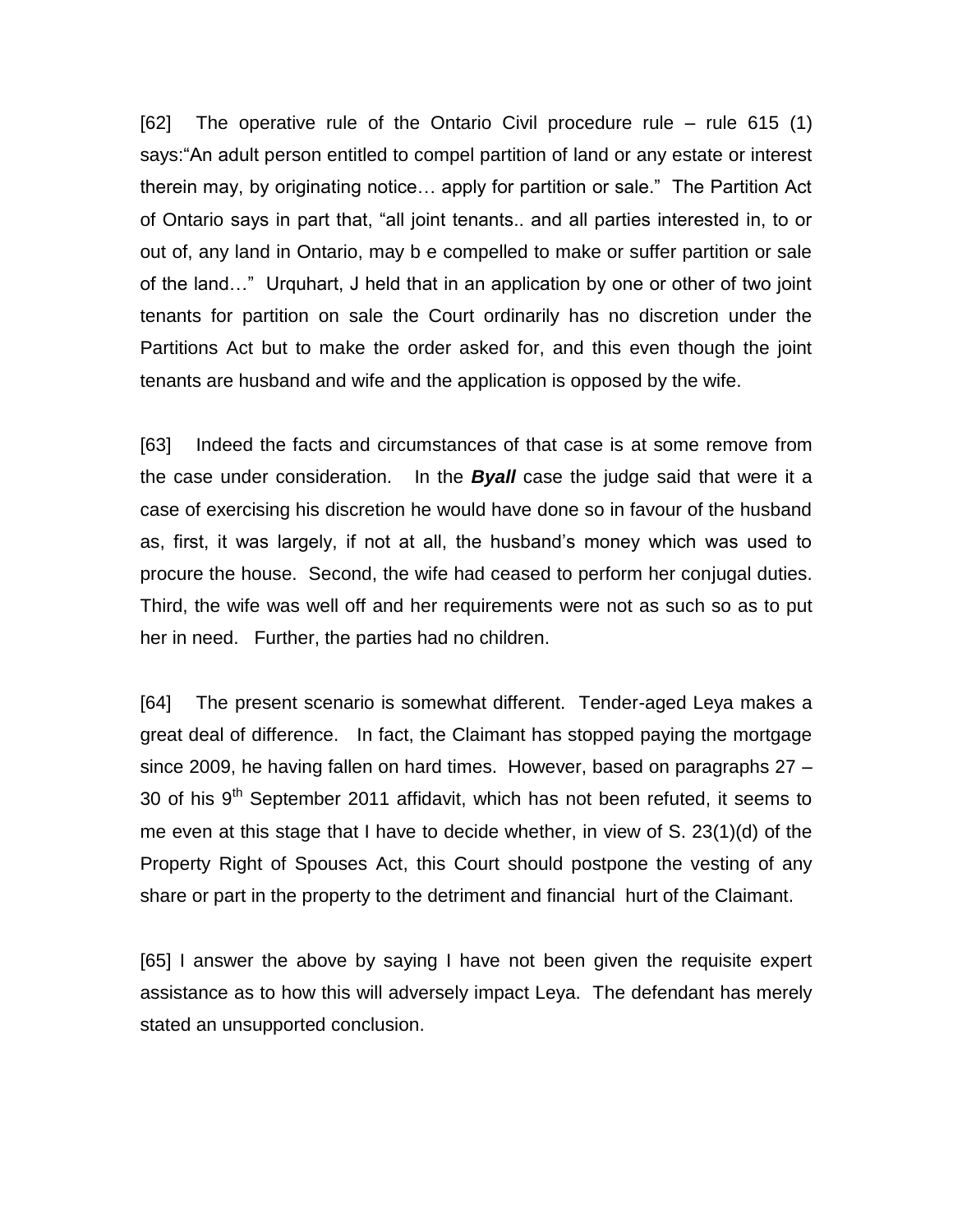[66] As I have already indicated, I find that the separation date was in 2008. I note, with more than passing curiosity, that the defendant has asked for \$8,000.000.00 to be deducted from the Claimant's share of the proceeds of sale of the property should the sale of the property be ordered in contemplation of the care and the upbringing of the child Leya.

[67] I am to say that I decline to make such an order as no objective basis has been provided to the court for so doing, and, in any event the Claimant's assertion that he has been maintaining his child has not been refuted. Nevertheless, based on the evidence, mortgage payments due from the Claimant from 2009 to the present ought to be tallied and then subtracted from the amount of the proceeds due to him at the time of sale of the matrimonial property.

[68] Accordingly, I grant the orders as sought as per paragraphs (a) and (b) of the Fixed Date claim form filed on  $17<sup>th</sup>$  December, 2010, as amended.

## IT IS DECLARED

1. That the Claimant and the Respondent are entitled to equal shares of the property located at 3 Hall Crescent, Kingston 8, in the parish of Saint Andrew registered at Volume 1071 Folio 182 of the Register Book of Titles.

## IT IS ORDERED

- 2. That the said property located at 3 Hall Crescent, Kingston 8 in the parish of Saint Andrew registered at Volume 1071 Folio 182 of the Register Book of Titles be appraised, sold and the proceeds of sale be divided equally between the parties pursuant to Section 3 of the Partitions Act.
- 3. That the said property located at 3 Hall Crescent, Kingston 8, in the parish of Saint Andrew registered at Volume 1071 Folio 182 of the Register Book